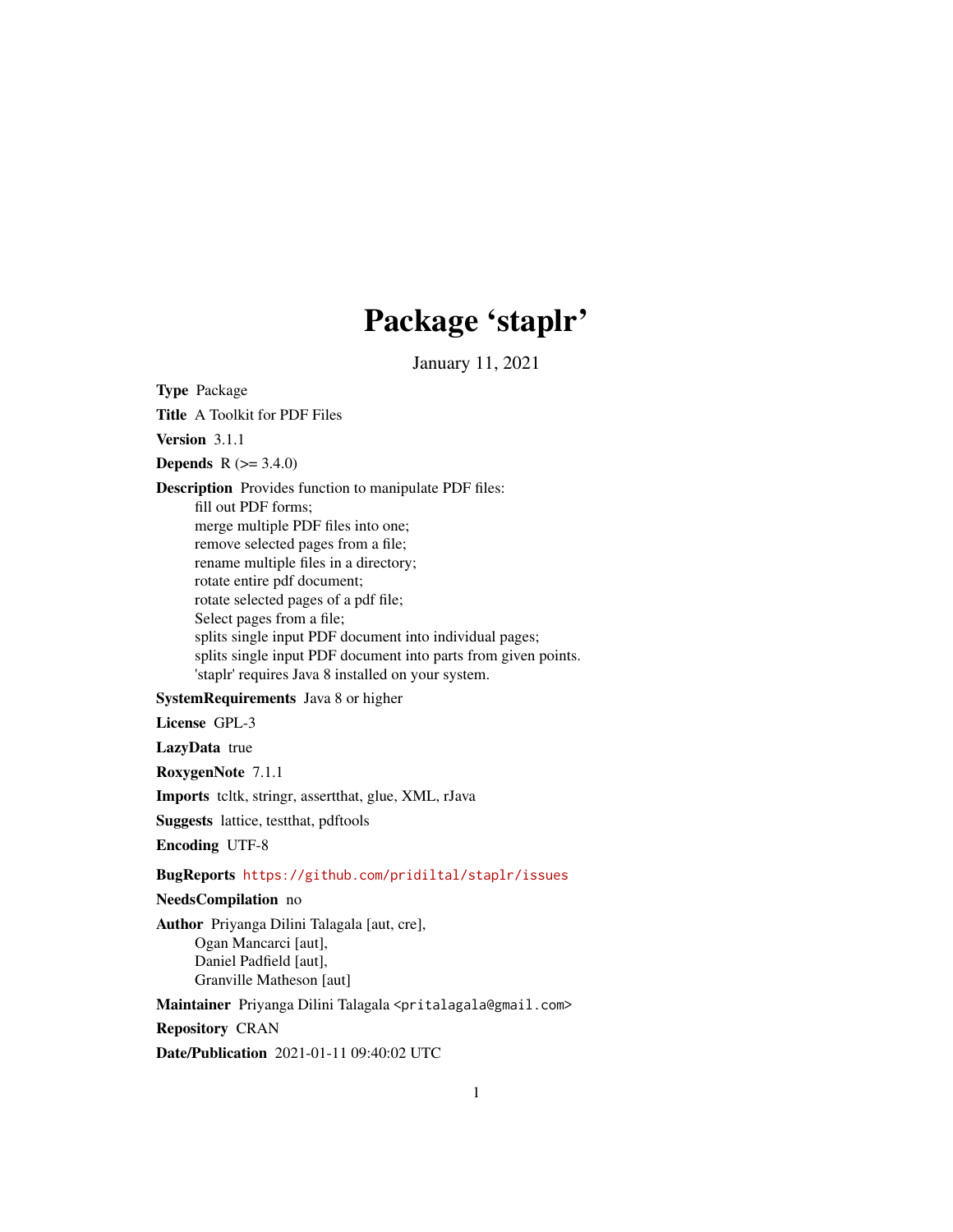# <span id="page-1-0"></span>R topics documented:

| Index | 17 |
|-------|----|

<span id="page-1-1"></span>get\_fields *Get form fields from a pdf form*

#### Description

If the toolkit Pdftk is available in the system, it will be called to get form fields from a pdf file. See the reference for detailed usage of pdftk.

#### Usage

```
get_fields(
  input_filepath = NULL,
  convert_field_names = FALSE,
  encoding_warning = TRUE
)
```
#### **Arguments**

input\_filepath the path of the input PDF file. The default is set to NULL. IF NULL, it prompt the user to select the folder interactively.

#### convert\_field\_names

By default pdftk will encode certain characters of the field names in plain text UTF-8 so if using a non-latin alphabet, your field names might be illegible. Setting this to TRUE will turn the UFT-8 code into characters. However this process it not guaranteed to be perfect as pdftk does not differentiate between encoded text and regular text using escape characters. If you have field names that intentionally include components that look like encoded characters this will attempt to fix them. Use this option only when necessary. If TRUE, remember to set it to TRUE when using [set\\_fields](#page-10-1) as well.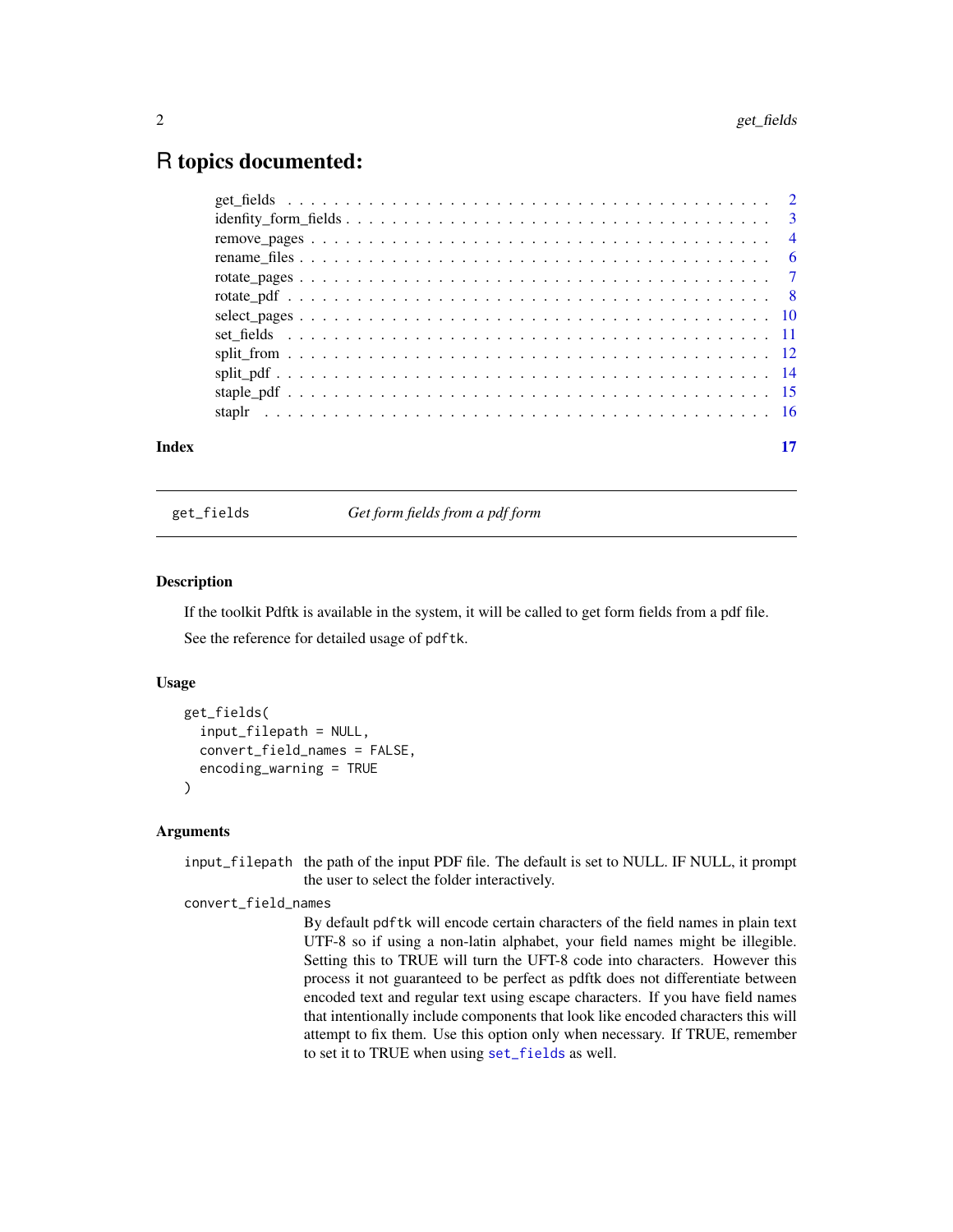<span id="page-2-0"></span>encoding\_warning

If field names include strings that look like plain text UTF-8 codes, the function will return a warning by default, suggesting setting convert\_field\_names to codeTRUE. If encoding\_warning is FALSE, these warnings will be silenced.

#### Value

A list of fields. With type, name and value components. To use with [set\\_fields](#page-10-1) edit the value element of the fields you want to modify. If the field of type "button", the value will be a factor. In this case the factor levels describe the possible values for the field. For example for a checkbox the typical level names would be "Off" and "Yes", corresponding to non checked and checked states respectively.

#### Author(s)

Ogan Mancarci

# References

<https://www.pdflabs.com/tools/pdftk-the-pdf-toolkit/>

# See Also

link{set\_fields}

#### Examples

```
## Not run:
pdfFile = system.file('testForm.pdf',package = 'staplr')
fields = get_fields(pdfFile)
```
## End(Not run)

idenfity\_form\_fields *Identify text form fields*

#### Description

Helps identification of text forum fields by creating a file that is filled with field names. Some pdf editors show field names when you mouse over the fields as well.

#### Usage

```
idenfity_form_fields(
  input_filepath = NULL,
  output_filepath = NULL,
  overwrite = TRUE,
  convert_field_names = FALSE,
  encoding_warning = TRUE
)
```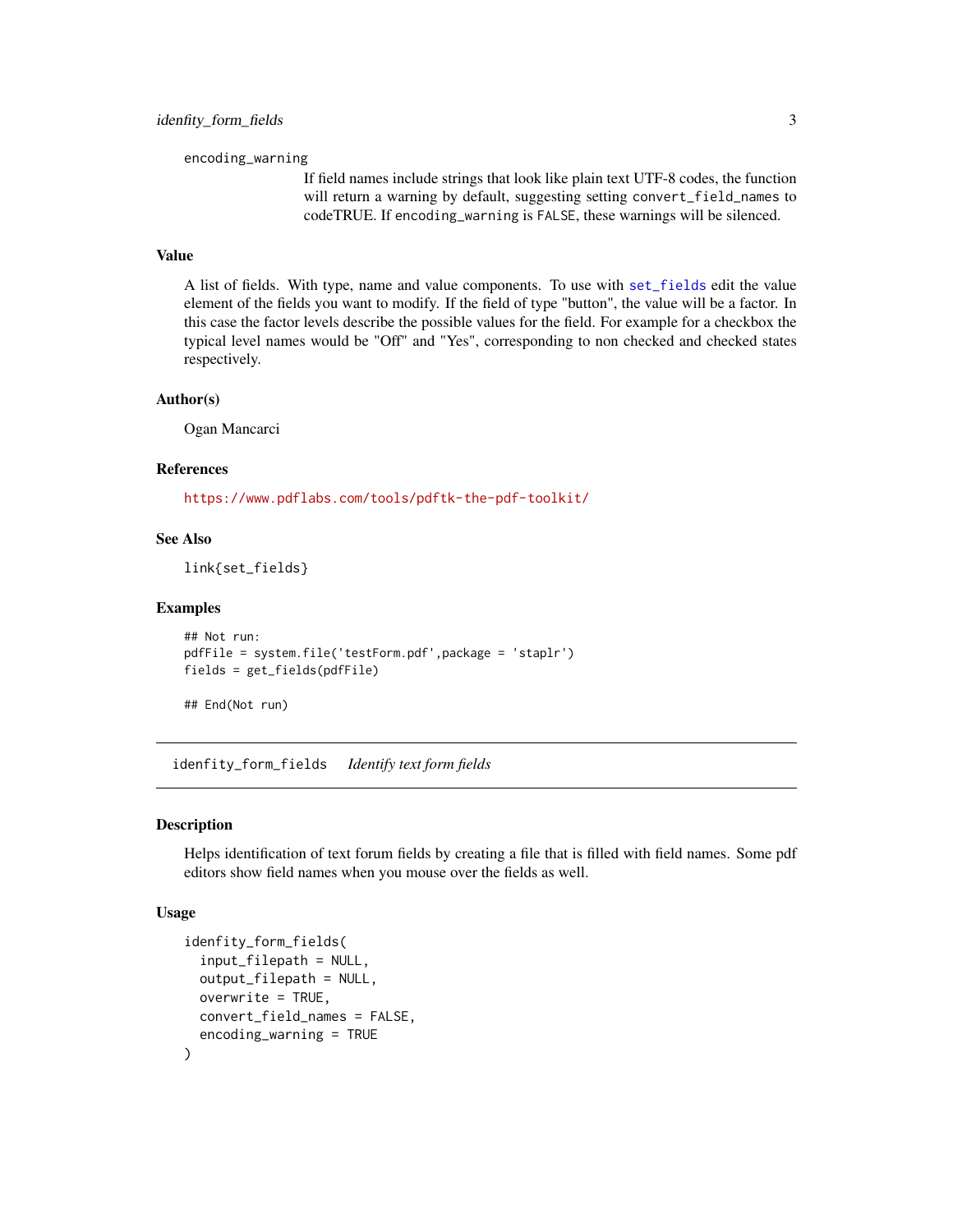# <span id="page-3-0"></span>Arguments

|                     | input_filepath the path of the input PDF file. The default is set to NULL. IF NULL, it prompt                                                                                                                                                                                                                                                                                                                                                                                                                                                                                                                                                 |
|---------------------|-----------------------------------------------------------------------------------------------------------------------------------------------------------------------------------------------------------------------------------------------------------------------------------------------------------------------------------------------------------------------------------------------------------------------------------------------------------------------------------------------------------------------------------------------------------------------------------------------------------------------------------------------|
|                     | the user to select the folder interactively.                                                                                                                                                                                                                                                                                                                                                                                                                                                                                                                                                                                                  |
| output_filepath     |                                                                                                                                                                                                                                                                                                                                                                                                                                                                                                                                                                                                                                               |
|                     | the path of the output PDF file. The default is set to NULL. IF NULL, it prompt<br>the user to select the folder interactively.                                                                                                                                                                                                                                                                                                                                                                                                                                                                                                               |
| overwrite           | If a file exists in output_filepath, should it be overwritten.                                                                                                                                                                                                                                                                                                                                                                                                                                                                                                                                                                                |
| convert_field_names |                                                                                                                                                                                                                                                                                                                                                                                                                                                                                                                                                                                                                                               |
|                     | By default pdf tk will encode certain characters of the field names in plain text<br>UTF-8 so if using a non-latin alphabet, your field names might be illegible.<br>Setting this to TRUE will turn the UFT-8 code into characters. However this<br>process it not guaranteed to be perfect as pdftk does not differentiate between<br>encoded text and regular text using escape characters. If you have field names<br>that intentionally include components that look like encoded characters this will<br>attempt to fix them. Use this option only when necessary. If TRUE, remember<br>to set it to TRUE when using set_fields as well. |
| encoding_warning    |                                                                                                                                                                                                                                                                                                                                                                                                                                                                                                                                                                                                                                               |
|                     | If field names include strings that look like plain text UTF-8 codes, the function<br>will return a warning by default, suggesting setting convert_field_names to<br>codeTRUE. If encoding_warning is FALSE, these warnings will be silenced.                                                                                                                                                                                                                                                                                                                                                                                                 |

# Examples

```
## Not run:
pdfFile = system.file('testForm.pdf',package = 'staplr')
idenfity_form_fields(pdfFile, 'testOutput.pdf')
```
## End(Not run)

<span id="page-3-1"></span>remove\_pages *Remove selected pages from a file*

# Description

If the toolkit Pdftk is available in the system, it will be called to remove the given pages from the seleted PDF files.

See the reference for detailed usage of pdftk.

# Usage

```
remove_pages(
  rmpages,
  input_filepath = NULL,
  output_filepath = NULL,
  overwrite = TRUE
\mathcal{E}
```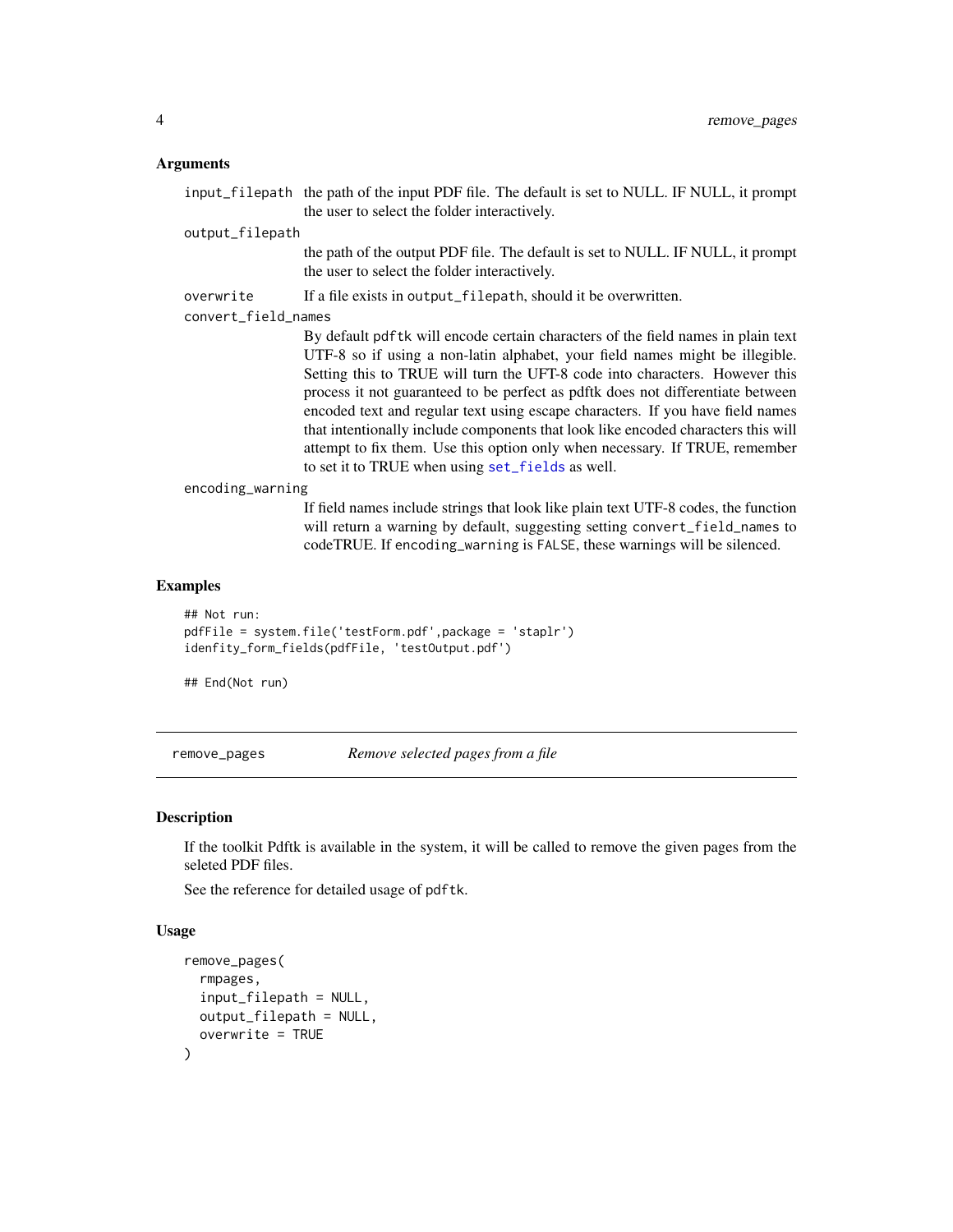# remove\_pages 5

#### **Arguments**

| rmpages         | a vector of page numbers to be removed                                                                                                        |
|-----------------|-----------------------------------------------------------------------------------------------------------------------------------------------|
|                 | input_filepath the path of the input PDF file. The default is set to NULL. IF NULL, it prompt<br>the user to select the folder interactively. |
| output_filepath |                                                                                                                                               |
|                 | the path of the output PDF file. The default is set to NULL. IF NULL, it prompt<br>the user to select the folder interactively.               |
| overwrite       | If a file exists in output_filepath, should it be overwritten.                                                                                |

# Value

this function returns a PDF document with the remaining pages

# Author(s)

Priyanga Dilini Talagala

#### References

<https://www.pdflabs.com/tools/pdftk-the-pdf-toolkit/>

#### Examples

```
## Not run:
# This command prompts the user to select the file interactively.
# Remove page 2 and 3 from the selected file.
remove_pages(rmpages = c(3,6))
## End(Not run)
## Not run:
if (requireNamespace("lattice", quietly = TRUE)) {
dir <- tempdir()
for(i in 1:3) {
pdf(file.path(dir, paste("plot", i, ".pdf", sep = "")))
print(lattice::xyplot(iris[,1] ~ "iris[,i], data = iris))
dev.off()
}
output_file <- file.path(dir, paste('Full1_pdf.pdf', sep = ""))
staple_pdf(input_directory = dir, output_filepath = output_file)
input_path <- file.path(dir, paste("Full_pdf.pdf", sep = ""))
output_path <- file.path(dir, paste("trimmed_pdf.pdf", sep = ""))
remove_pages(rmpages = 1, input_path, output_path)
}
```
## End(Not run)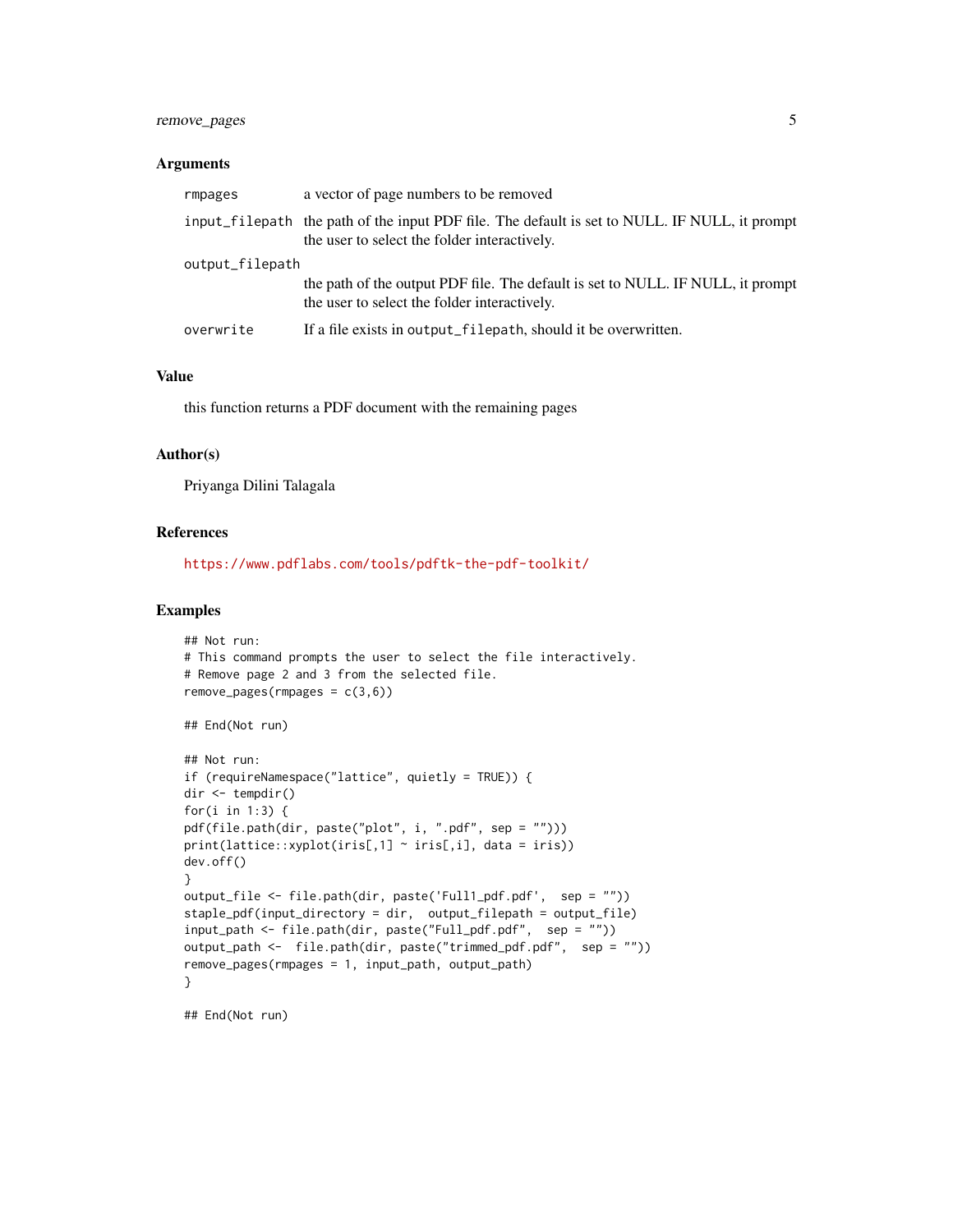<span id="page-5-1"></span><span id="page-5-0"></span>

# Description

Rename multiple files in a directory and write renamed files back to directory

#### Usage

```
rename_files(input_directory = NULL, new_names)
```
# Arguments

input\_directory

|           | the path of the input PDF files. The default is set to NULL. IF NULL, it prompt<br>the user to select the folder interactively. |
|-----------|---------------------------------------------------------------------------------------------------------------------------------|
| new_names | a vector of names for the output files.                                                                                         |

#### Value

this function writes renamed files back to directory

# Author(s)

Priyanga Dilini Talagala

# References

<https://www.pdflabs.com/tools/pdftk-the-pdf-toolkit/>

# Examples

```
## Not run:
#if the directory contains 3 PDF files
rename_files(new_names = paste("file",1:3))
```
## End(Not run)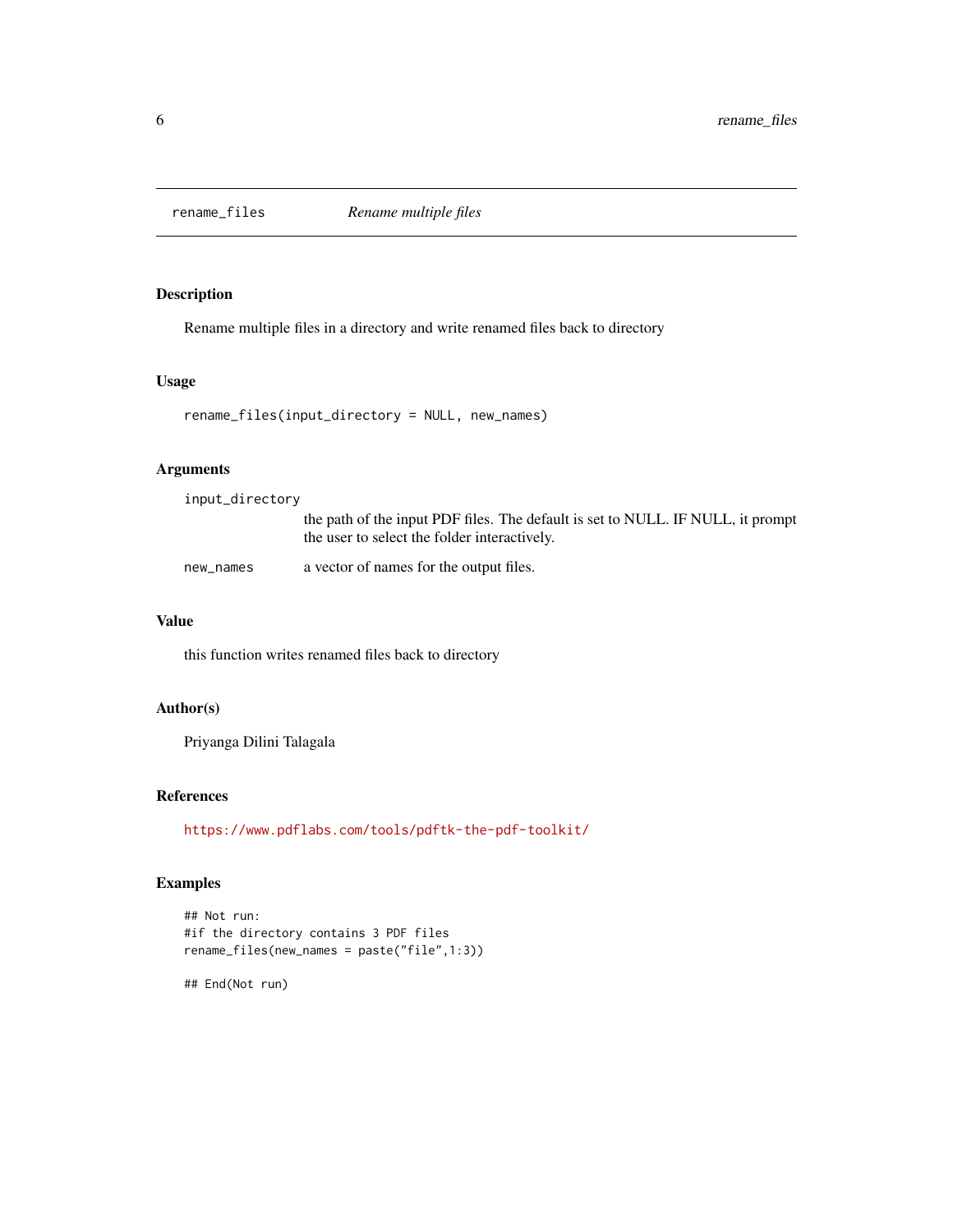<span id="page-6-0"></span>

# Description

If the toolkit Pdftk is available in the system, it will be called to rotate the given pages of the seleted PDF files

See the reference for detailed usage of pdftk.

# Usage

```
rotate_pages(
  rotatepages,
  page_{rotation} = c(0, 90, 180, 270),
  input_filepath = NULL,
  output_filepath = NULL,
  overwrite = TRUE
)
```
# Arguments

| rotatepages     | a vector of page numbers to be rotated                                                                                                                                                                                                                                                                              |
|-----------------|---------------------------------------------------------------------------------------------------------------------------------------------------------------------------------------------------------------------------------------------------------------------------------------------------------------------|
| page_rotation   | An integer value from the vector $c(0, 90, 180, 270)$ . Each option sets the page<br>orientation as follows: north: 0, east: 90, south: 180, west: 270. Note that the<br>orientation cannot be cummulatively changed (eg. 90 (east) will always turn the<br>page so the beginning of the page is on the right side) |
|                 | input_filepath the path of the input PDF file. The default is set to NULL. IF NULL, it prompt<br>the user to select the folder interactively.                                                                                                                                                                       |
| output_filepath |                                                                                                                                                                                                                                                                                                                     |
|                 | the path of the output PDF file. The default is set to NULL. IF NULL, it prompt<br>the user to select the folder interactively.                                                                                                                                                                                     |
| overwrite       | If a file exists in output_filepath, should it be overwritten.                                                                                                                                                                                                                                                      |

# Value

this function returns a PDF document with the remaining pages

# Author(s)

Priyanga Dilini Talagala

# References

<https://www.pdflabs.com/tools/pdftk-the-pdf-toolkit/>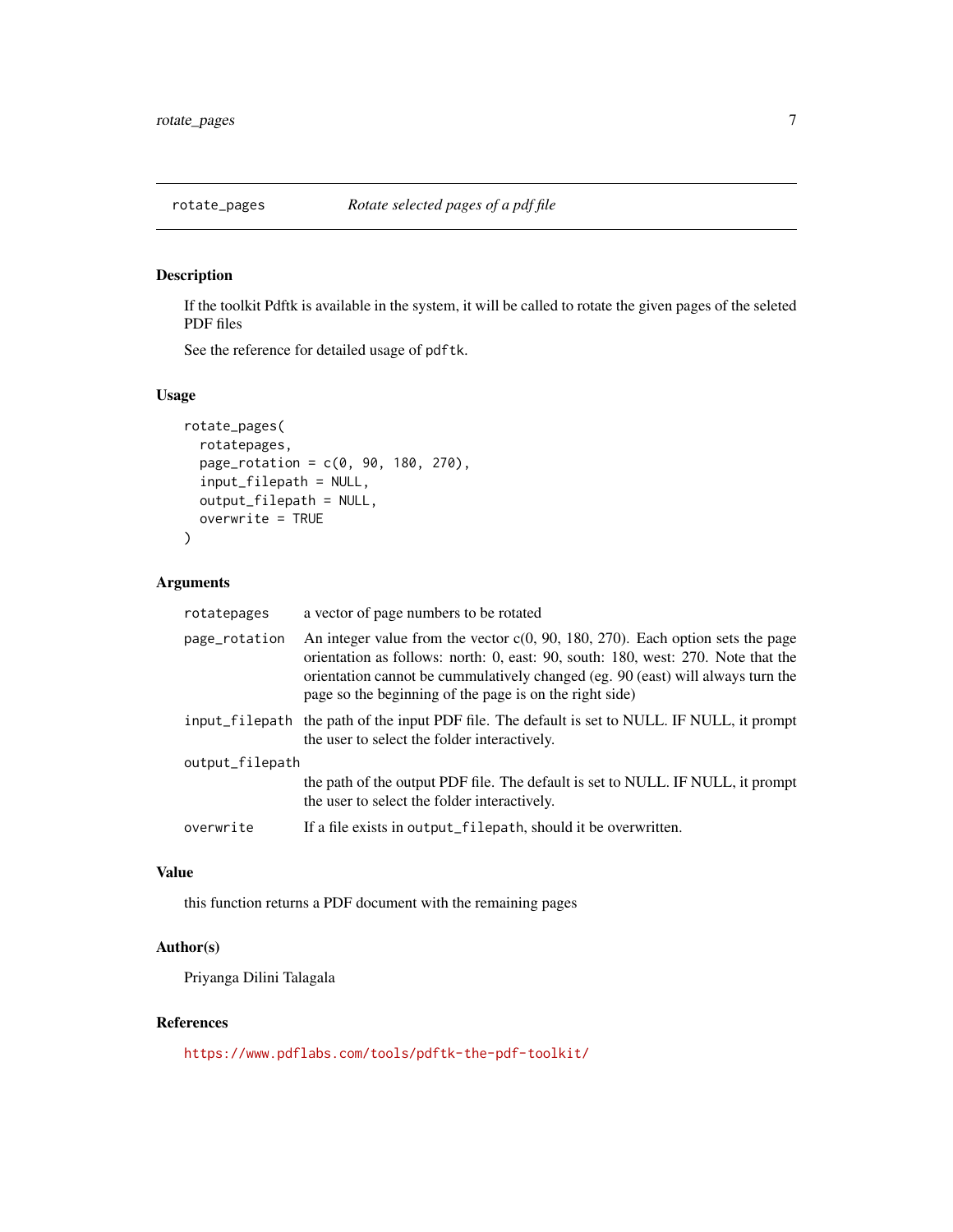#### Examples

```
## Not run:
# This command prompts the user to select the file interactively.
# Rotate page 2 and 6 to 90 degrees clockwise
rotate_pages(rotatepages = c(3,6), page_rotation = 90)
## End(Not run)
## Not run:
if (requireNamespace("lattice", quietly = TRUE)) {
dir <- tempdir()
for(i in 1:3) {
pdf(file.path(dir, paste("plot", i, ".pdf", sep = "")))
print(lattice::xyplot(iris[,1] ~ "iris[,i], data = iris))
dev.off()
}
output_file <- file.path(dir, paste('Full_pdf.pdf', sep = ""))
staple_pdf(input_directory = dir, output_file)
input_path <- file.path(dir, paste("Full_pdf.pdf", sep = ""))
output_path <- file.path(dir, paste("Rotated_pgs_pdf.pdf", sep = ""))
rotate\_\text{pages}(rotate\_\text{pages} = c(2,3), page\_\text{rotation} = 90, input\_\text{path}, output\_\text{path})}
```
## End(Not run)

rotate\_pdf *Rotate entire pdf document*

#### Description

If the toolkit Pdftk is available in the system, it will be called to rotate the entire PDF document See the reference for detailed usage of pdftk.

# Usage

```
rotate_pdf(
  page_{rotation} = c(0, 90, 180, 270),
  input_filepath = NULL,
 output_filepath = NULL,
  overwrite = TRUE
)
```
# Arguments

page\_rotation An integer value from the vector c(0, 90, 180, 270). Each option sets the page orientation as follows: north: 0, east: 90, south: 180, west: 270. Note that the orientation cannot be cummulatively changed (eg. 90 (east) will always turn the page so the beginning of the page is on the right side)

<span id="page-7-0"></span>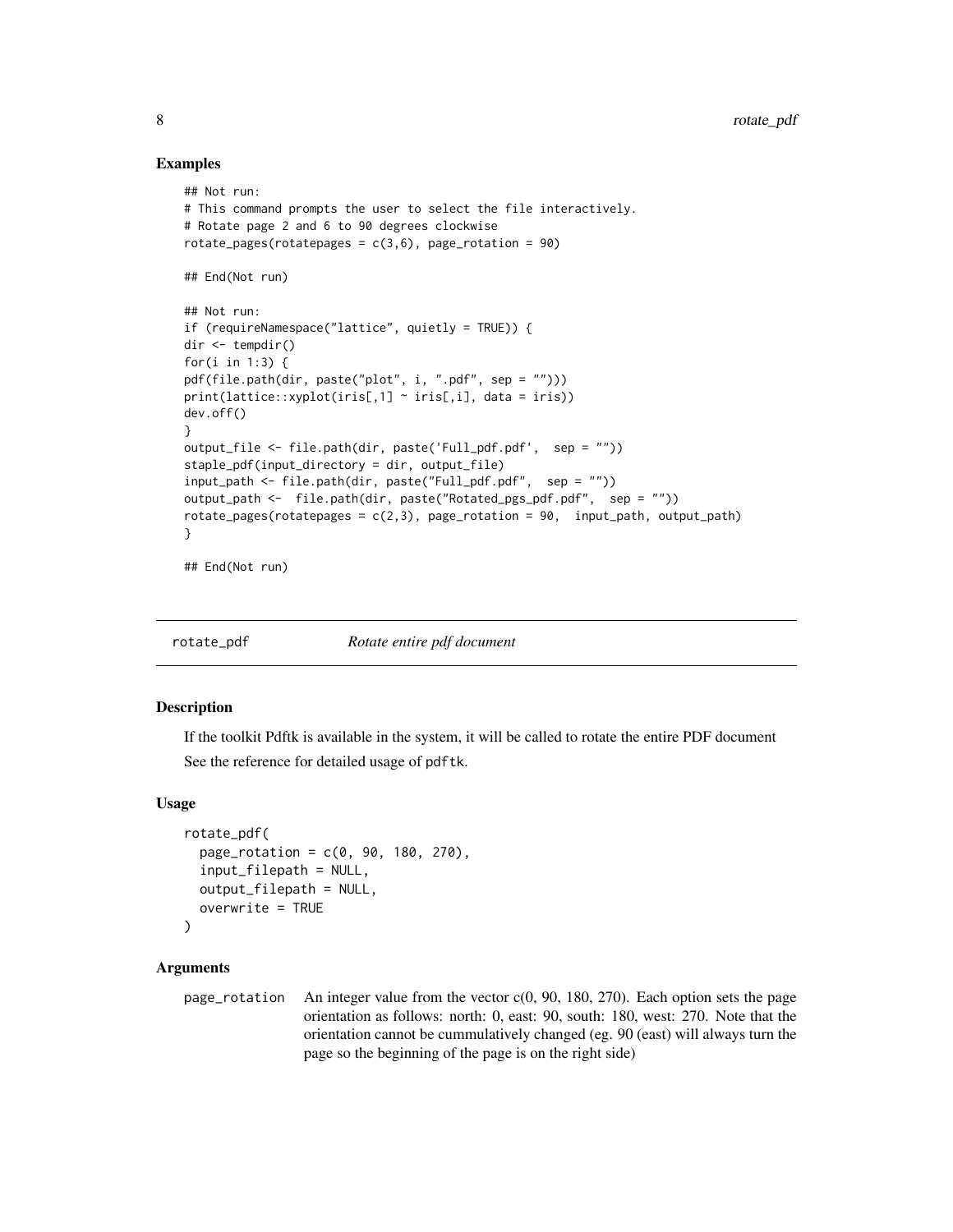# rotate\_pdf 9

|                 | input_filepath the path of the input PDF file. The default is set to NULL. IF NULL, it prompt |
|-----------------|-----------------------------------------------------------------------------------------------|
|                 | the user to select the folder interactively.                                                  |
| output_filepath |                                                                                               |
|                 | the path of the output PDF file. The default is set to NULL. IF NULL, it prompt               |
|                 | the user to select the folder interactively.                                                  |
| overwrite       | If a file exists in output filepath, should it be overwritten.                                |

#### Value

this function returns a PDF document with the rotated pages

#### Author(s)

Priyanga Dilini Talagala

# References

<https://www.pdflabs.com/tools/pdftk-the-pdf-toolkit/>

# Examples

```
## Not run:
# This command prompts the user to select the file interactively.
# Rotate the entire PDF document to 90 degrees clockwise
rotate_pdf(page_rotation = 90)
## End(Not run)
## Not run:
if (requireNamespace("lattice", quietly = TRUE)) {
dir <- tempdir()
for(i in 1:3) {
pdf(file.path(dir, paste("plot", i, ".pdf", sep = "")))
print(lattice::xyplot(iris[,1] ~ iris[,i], data = iris))
dev.off()
}
output_file <- file.path(dir, paste('Full_pdf.pdf', sep = ""))
staple_pdf(input_directory = dir, output_file)
input_path <- file.path(dir, paste("Full_pdf.pdf", sep = ""))
output_path <- file.path(dir, paste("rotated_pdf.pdf", sep = ""))
rotate_pdf( page_rotation = 90, input_path, output_path)
}
```
## End(Not run)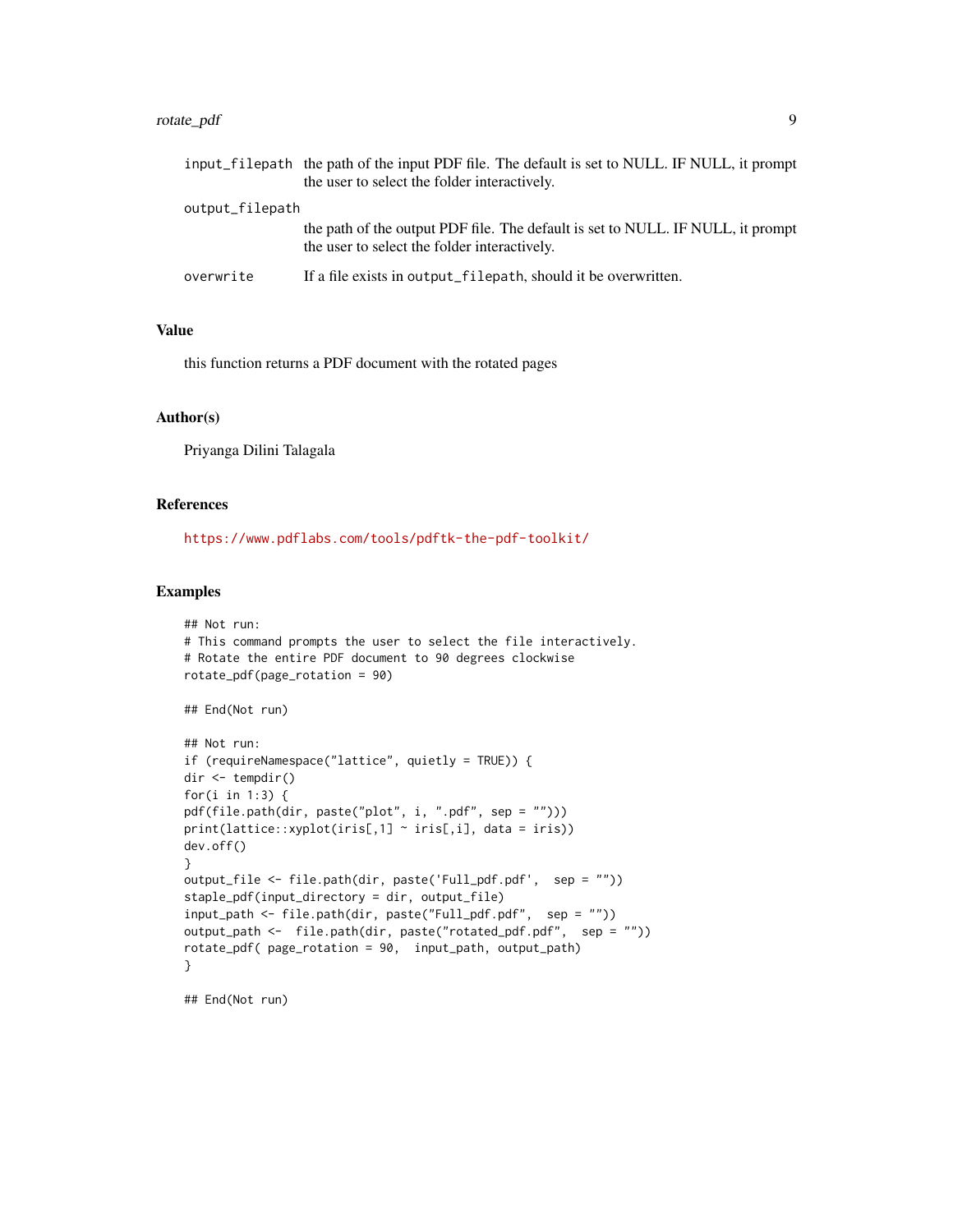<span id="page-9-0"></span>

# Description

If the toolkit Pdftk is available in the system, it will be called to combine the selected pages in a new pdf file.

See the reference for detailed usage of pdftk.

#### Usage

```
select_pages(
  selpages,
  input_filepath = NULL,
  output_filepath = NULL,
  overwrite = TRUE
)
```
#### Arguments

| selpages        | a vector of page numbers to be selected                                                                                                       |
|-----------------|-----------------------------------------------------------------------------------------------------------------------------------------------|
|                 | input_filepath the path of the input PDF file. The default is set to NULL. IF NULL, it prompt<br>the user to select the folder interactively. |
| output_filepath |                                                                                                                                               |
|                 | the path of the output PDF file. The default is set to NULL. IF NULL, it prompt<br>the user to select the folder interactively.               |
| overwrite       | If a file exists in output_filepath, should it be overwritten.                                                                                |
|                 |                                                                                                                                               |

# Value

this function returns a PDF document with the remaining pages

#### Author(s)

Granville Matheson, Priyanga Dilini Talagala

#### References

<https://www.pdflabs.com/tools/pdftk-the-pdf-toolkit/>

# Examples

```
## Not run:
# This command prompts the user to select the file interactively.
# Select page 3 and 6 from the selected file.
select_pages(self) = c(3,6)
```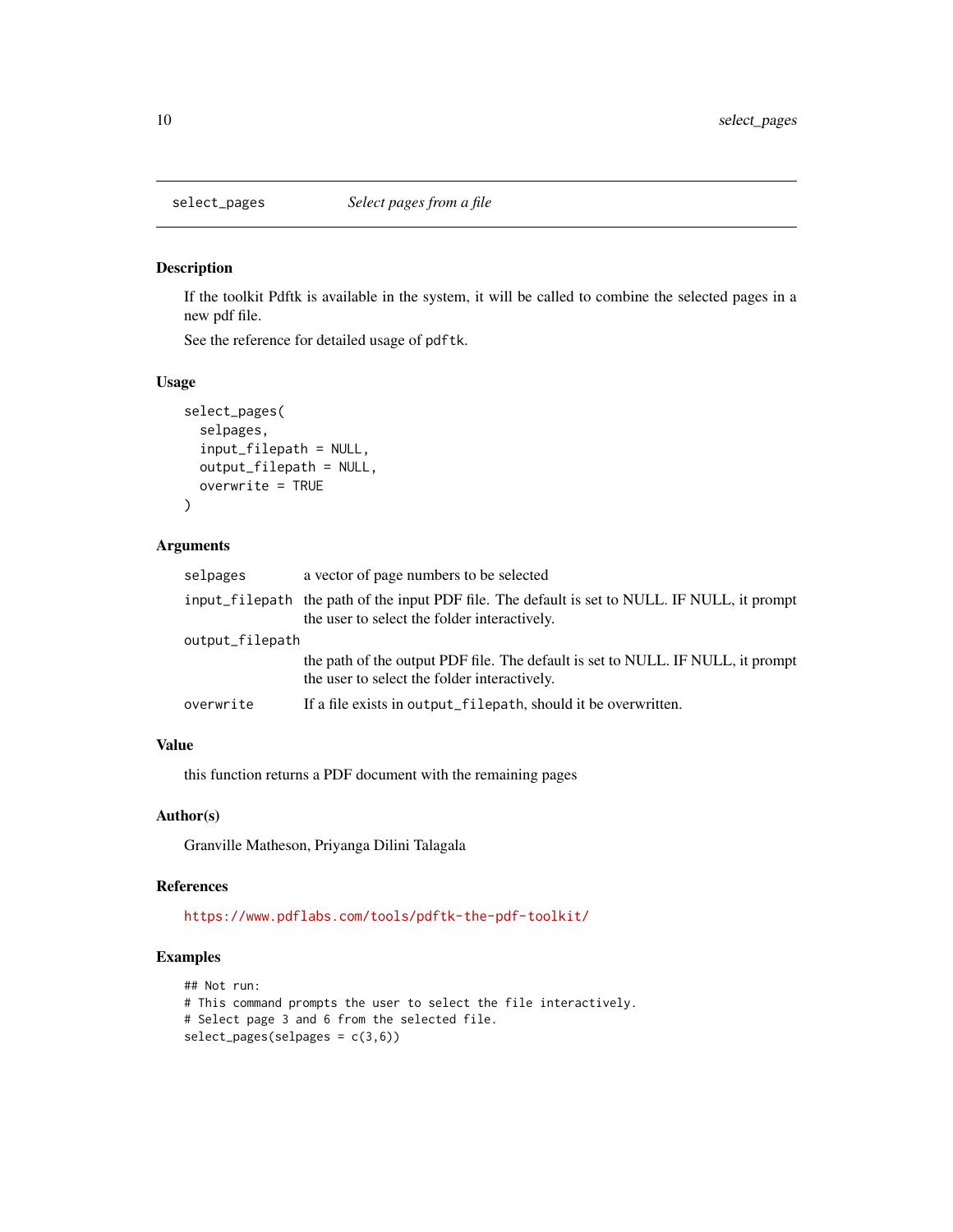#### <span id="page-10-0"></span>set\_fields 11

```
## End(Not run)
## Not run:
if (requireNamespace("lattice", quietly = TRUE)) {
dir <- tempdir()
for(i in 1:3) {
pdf(file.path(dir, paste("plot", i, ".pdf", sep = "")))
print(lattice::xyplot(iris[,1] \sim iris[,i], data = iris))
dev.off()
}
output_file <- file.path(dir, paste('Full_pdf.pdf', sep = ""))
staple_pdf(input_directory = dir, output_file)
input_path <- file.path(dir, paste("Full_pdf.pdf", sep = ""))
output_path <- file.path(dir, paste("trimmed_pdf.pdf", sep = ""))
select_pages(selpages = 1, input_path, output_path)
}
## End(Not run)
```
<span id="page-10-1"></span>set\_fields *Set fields of a pdf form*

# Description

If the toolkit Pdftk is available in the system, it will be called to fill a pdf form with given a list of fields. List of fields can be acquired by [get\\_fields](#page-1-1) function.

See the reference for detailed usage of pdftk.

#### Usage

```
set_fields(
  input_filepath = NULL,
  output_filepath = NULL,
  fields,
 overwrite = TRUE,
 convert_field_names = FALSE,
  flatten = FALSE
)
```
### Arguments

|                 | input_filepath the path of the input PDF file. The default is set to NULL. IF NULL, it prompt                                   |
|-----------------|---------------------------------------------------------------------------------------------------------------------------------|
|                 | the user to select the folder interactively.                                                                                    |
| output_filepath |                                                                                                                                 |
|                 | the path of the output PDF file. The default is set to NULL. IF NULL, it prompt<br>the user to select the folder interactively. |
| fields          | Fields returned from get fields function. To make changes in a PDF, edit the<br>values component of an element within this list |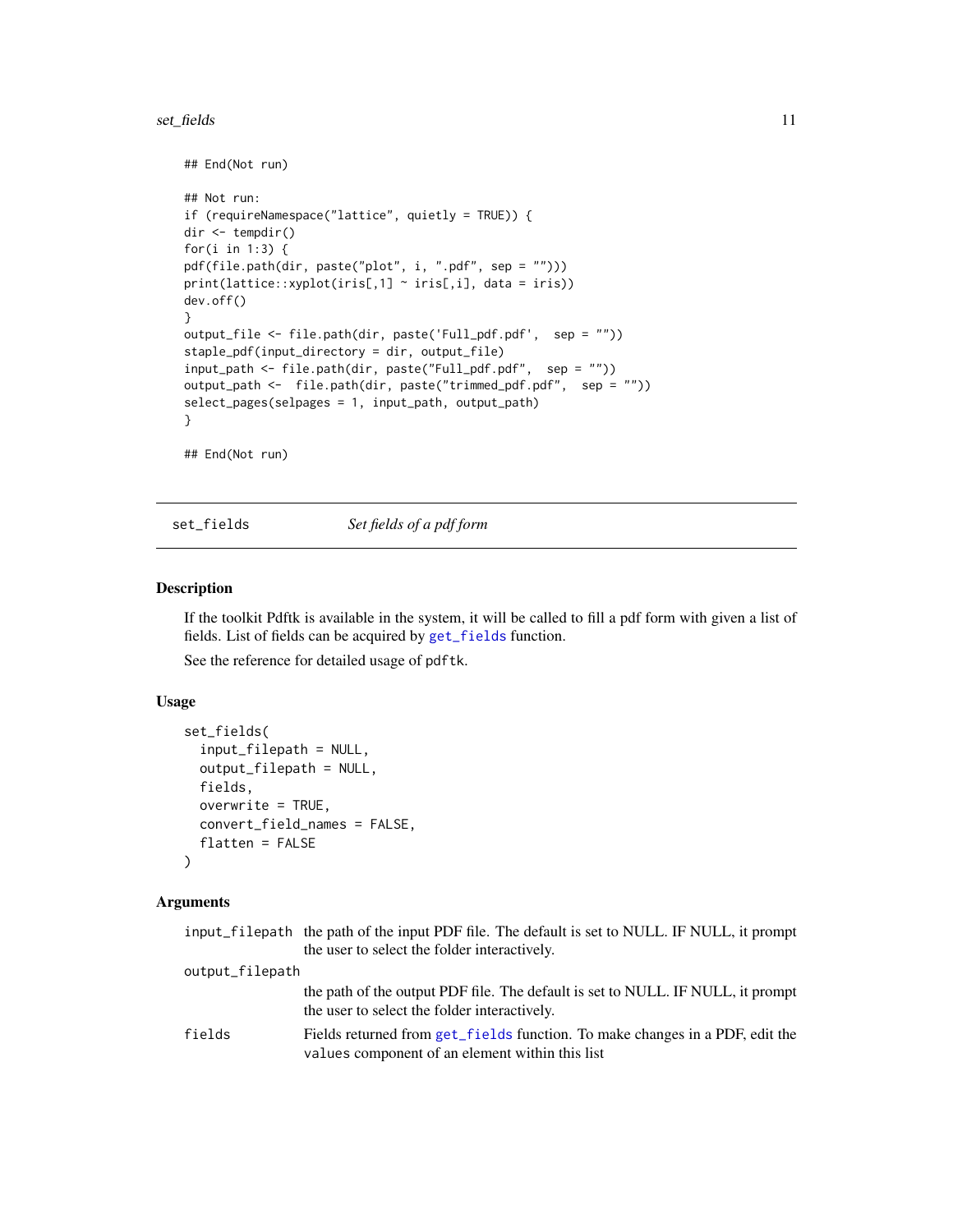<span id="page-11-0"></span>

| overwrite           | If a file exists in output_filepath, should it be overwritten.                                                                      |
|---------------------|-------------------------------------------------------------------------------------------------------------------------------------|
| convert_field_names |                                                                                                                                     |
|                     | If you set convert_field_names when using get_fields you should set this to<br>TRUE as well so the fields can be matched correctly. |
| flatten             | If TRUE, the form fields will be flattened and turned into plain text.                                                              |

# Author(s)

Ogan Mancarci

# References

<https://www.pdflabs.com/tools/pdftk-the-pdf-toolkit/>

# See Also

[get\\_fields](#page-1-1)

# Examples

```
## Not run:
pdfFile = system.file('testForm.pdf',package = 'staplr')
fields = get_fields(pdfFile)
fields$TextField1$value = 'this is text'
fields$TextField2$value = 'more text'
fields$RadioGroup$value = 2
fields$checkBox$value = 'Yes'
set_fields(pdfFile,'filledPdf.pdf',fields)
## End(Not run)
```
split\_from *Splits single input PDF document into parts from given points*

# Description

If the toolkit Pdftk is available in the system, it will be called to Split a single input PDF document into two parts from a given point

See the reference for detailed usage of pdftk.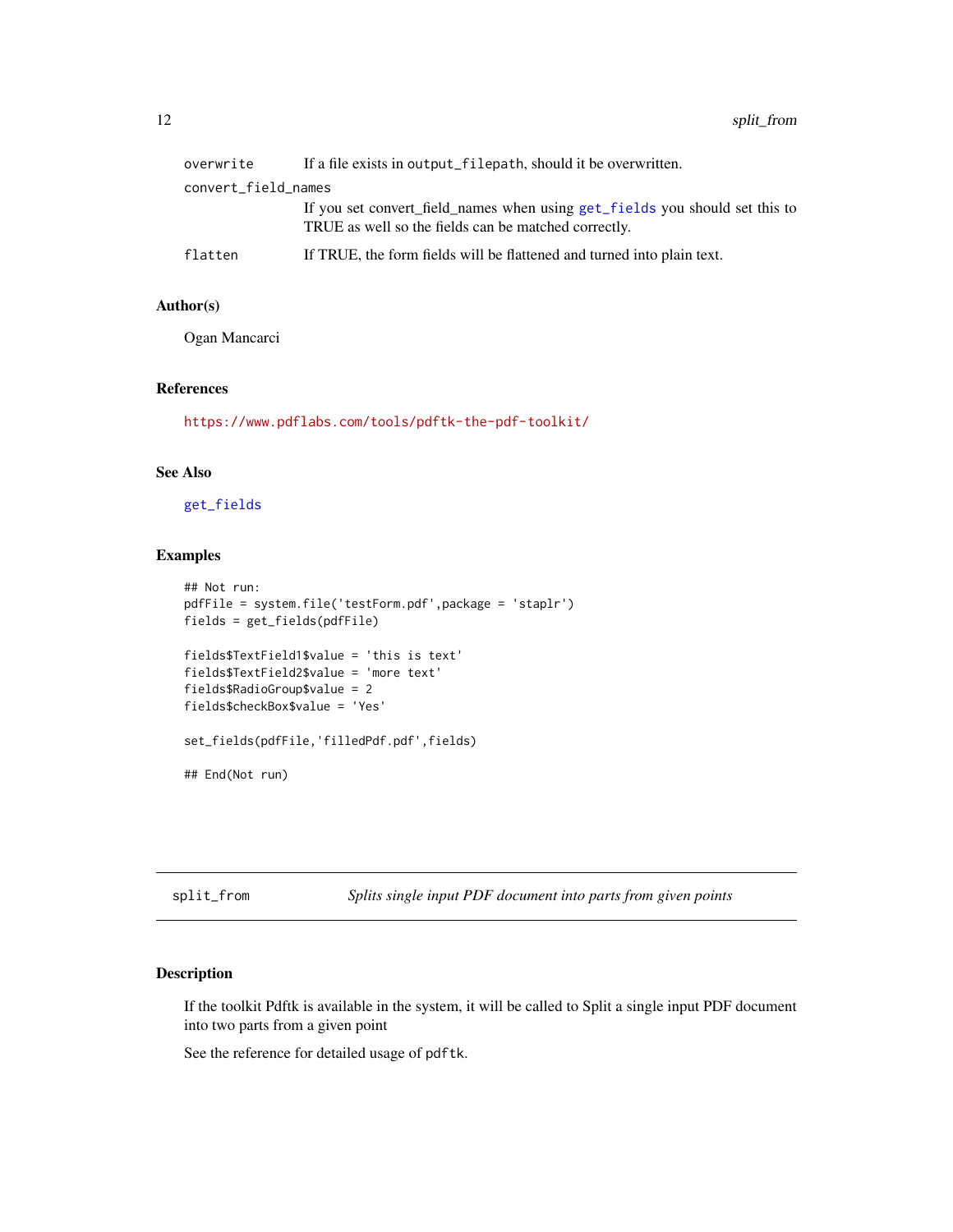# split\_from 13

# Usage

```
split_from(
 pg_num,
  input_filepath = NULL,
  output_directory = NULL,
 prefix = "part",
 overwrite = TRUE
)
```
# Arguments

| pg_num           | A vector of non-negative integers. Split the pdf document into parts from the<br>numbered pages.                                              |  |
|------------------|-----------------------------------------------------------------------------------------------------------------------------------------------|--|
|                  | input_filepath the path of the input PDF file. The default is set to NULL. IF NULL, it prompt<br>the user to select the folder interactively. |  |
| output_directory |                                                                                                                                               |  |
|                  | the path of the output directory                                                                                                              |  |
| prefix           | A string for output filename prefix                                                                                                           |  |
| overwrite        | If a file exists in output_filepath, should it be overwritten.                                                                                |  |

# Value

this function splits a single input PDF document into individual pages

# Author(s)

Priyanga Dilini Talagala and Ogan Mancarci

#### References

<https://www.pdflabs.com/tools/pdftk-the-pdf-toolkit/>

# Examples

```
## Not run:
# Split the pdf from page 10
split_from(pg_num=10)
```

```
## End(Not run)
```

```
## Not run:
if (requireNamespace("lattice", quietly = TRUE)) {
dir <- tempdir()
for(i in 1:4) {
pdf(file.path(dir, paste("plot", i, ".pdf", sep = "")))
print(lattice::xyplot(iris[,1] ~ iris[,i], data = iris))
dev.off()
}
staple_pdf(input_directory = dir, output_filepath = file.path(dir, 'Full_pdf.pdf'))
```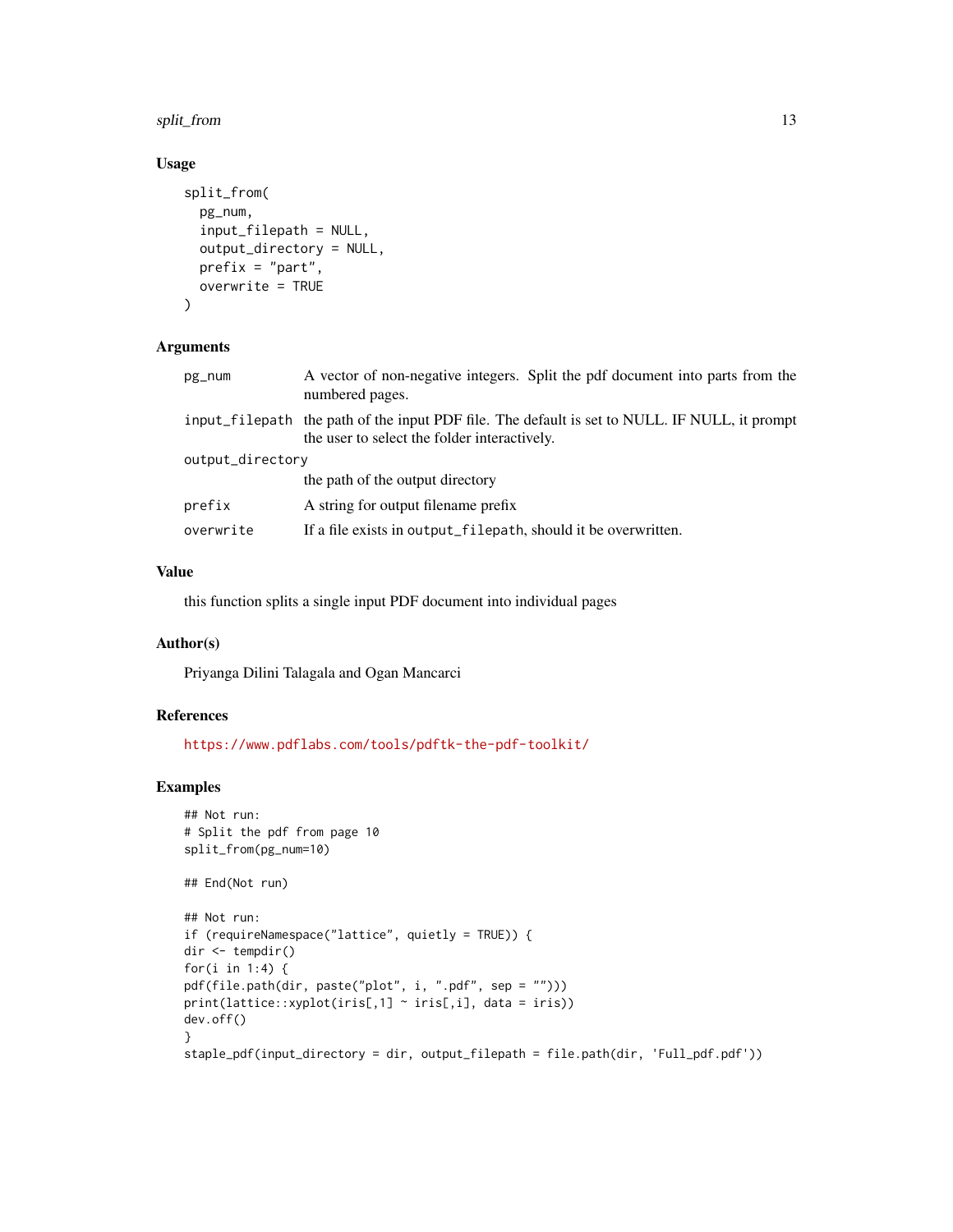<span id="page-13-0"></span>14 split\_pdf

```
input_path <- file.path(dir, "Full_pdf.pdf")
split_from(pg_num=2, input_filepath = input_path ,output_directory = dir )
}
## End(Not run)
```
<span id="page-13-1"></span>split\_pdf *Splits single input PDF document into individual pages.*

# Description

If the toolkit Pdftk is available in the system, it will be called to Split a single input PDF document into individual pages.

See the reference for detailed usage of pdftk.

#### Usage

```
split_pdf(input_filepath = NULL, output_directory = NULL, prefix = "page_")
```
# Arguments

|                  | input_filepath the path of the input PDF file. The default is set to NULL. IF NULL, it prompt |
|------------------|-----------------------------------------------------------------------------------------------|
|                  | the user to select the folder interactively.                                                  |
| output_directory |                                                                                               |
|                  | the path of the output directory                                                              |
| prefix           | A string for output filename prefix                                                           |

### Value

this function splits a single input PDF document into individual pages

#### Author(s)

Priyanga Dilini Talagala and Ogan Mancarci

#### References

<https://www.pdflabs.com/tools/pdftk-the-pdf-toolkit/>

# Examples

```
## Not run:
split_pdf()
## End(Not run)
## Not run:
if (requireNamespace("lattice", quietly = TRUE)) {
```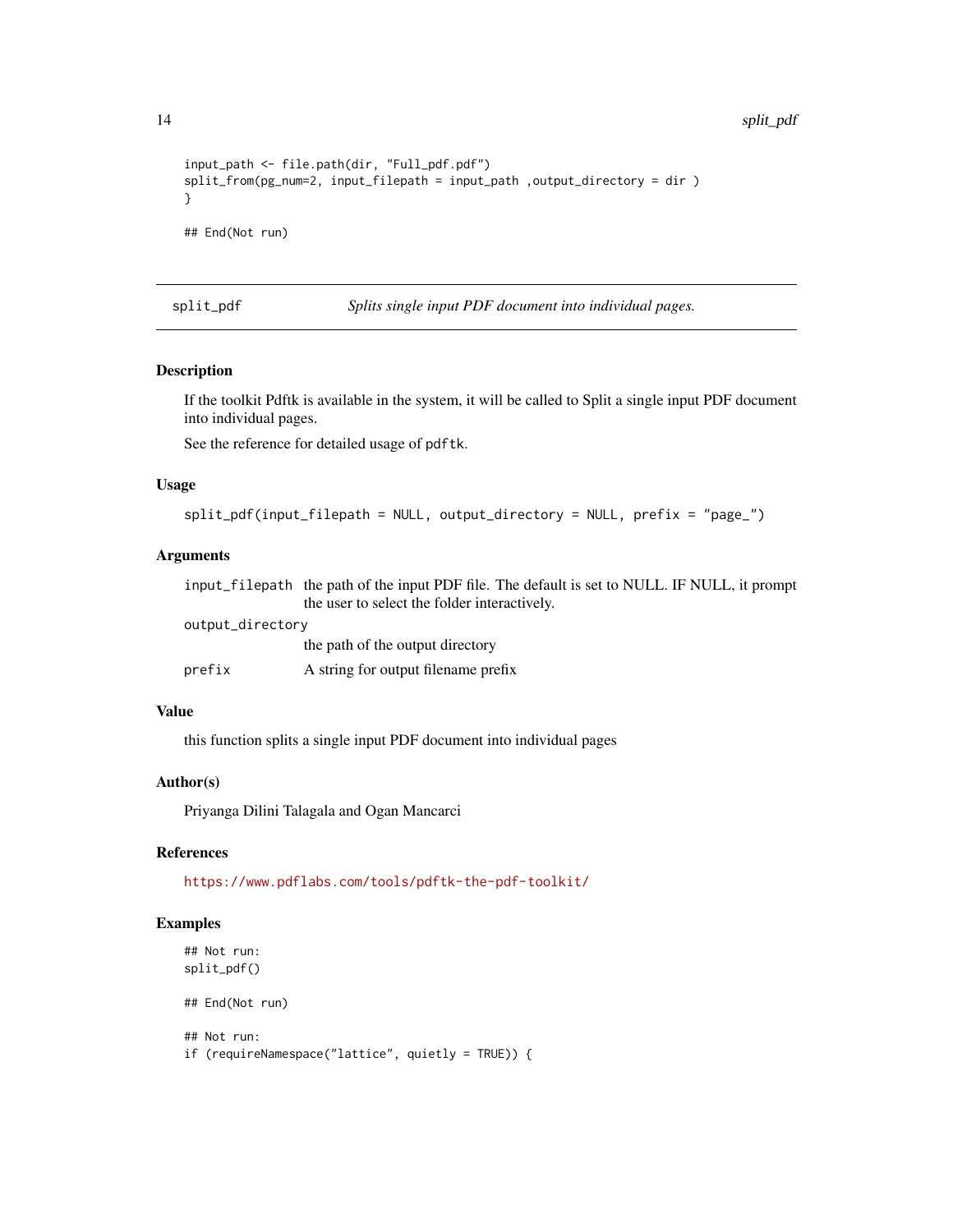# <span id="page-14-0"></span>staple\_pdf 15

```
dir <- tempdir()
for(i in 1:3) {
pdf(file.path(dir, paste("plot", i, ".pdf", sep = "")))
print(lattice::xyplot(iris[,1] ~ iris[,i], data = iris))
dev.off()
}
staple_pdf(input_directory = dir, output_filepath = file.path(dir, 'Full_pdf.pdf'))
split_pdf(input_filepath = file.path(dir, paste("Full_pdf.pdf", sep = "")),output_directory = dir )
}
```
## End(Not run)

<span id="page-14-1"></span>staple\_pdf *Merge multiple PDF files into one*

# Description

If the toolkit Pdftk is available in the system, it will be called to merge the PDF files. See the reference for detailed usage of pdftk.

#### Usage

```
staple_pdf(
  input_directory = NULL,
  input_files = NULL,
 output_filepath = NULL,
 overwrite = TRUE
)
```
#### Arguments

| input_directory |                                                                                                                                                             |
|-----------------|-------------------------------------------------------------------------------------------------------------------------------------------------------------|
|                 | the path of the input PDF files. The default is set to NULL. If NULL, it prompt<br>the user to select the folder interactively.                             |
| input_files     | a vector of input PDF files. The default is set to NULL. If NULL and input_directory<br>is also NULL, the user is propted to select a folder interactively. |
| output_filepath |                                                                                                                                                             |
|                 | the path of the output PDF file. The default is set to NULL. IF NULL, it prompt<br>the user to select the folder interactively.                             |
| overwrite       | If a file exists in output_filepath, should it be overwritten.                                                                                              |

# Value

this function returns a combined PDF document

# Author(s)

Priyanga Dilini Talagala and Daniel Padfield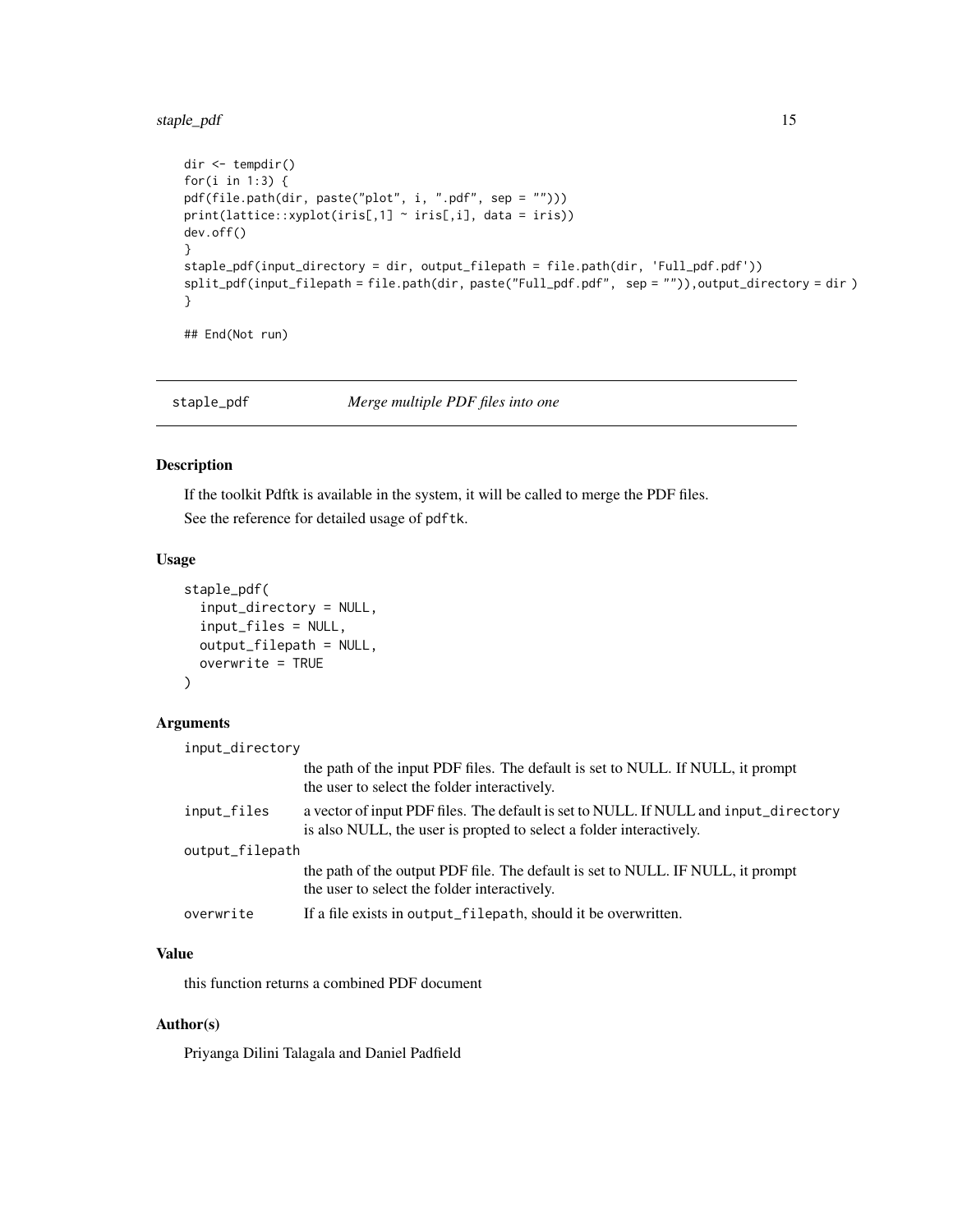#### References

```
https://www.pdflabs.com/tools/pdftk-the-pdf-toolkit/
```
#### Examples

```
## Not run:
staple_pdf()
## End(Not run)
## Not run:
if (requireNamespace("lattice", quietly = TRUE)) {
dir <- tempdir()
for(i in 1:3) {
pdf(file.path(dir, paste("plot", i, ".pdf", sep = "")))
print(lattice::xyplot(iris[,1] ~ iris[,i], data = iris))
dev.off()
}
output_file <- file.path(dir, paste('Full_pdf.pdf', sep = ""))
staple_pdf(input_directory = dir, output_filepath = output_file)
}
```

```
## End(Not run)
```

|  | staplr |  |  | staplr: A package containing a toolkit for PDF files |
|--|--------|--|--|------------------------------------------------------|
|--|--------|--|--|------------------------------------------------------|

#### Description

This package provides function to manipulate PDF files: merging multiple PDF files into one.

#### Author(s)

Priyanga Dilini Talagala, Ogan Mancarci and Daniel Padfield

# References

https://www.pdflabs.com/tools/pdftk-the-pdf-toolkit/

# See Also

The core functions in this package: [staple\\_pdf](#page-14-1), [remove\\_pages](#page-3-1), [split\\_pdf](#page-13-1), [rename\\_files](#page-5-1)

<span id="page-15-0"></span>